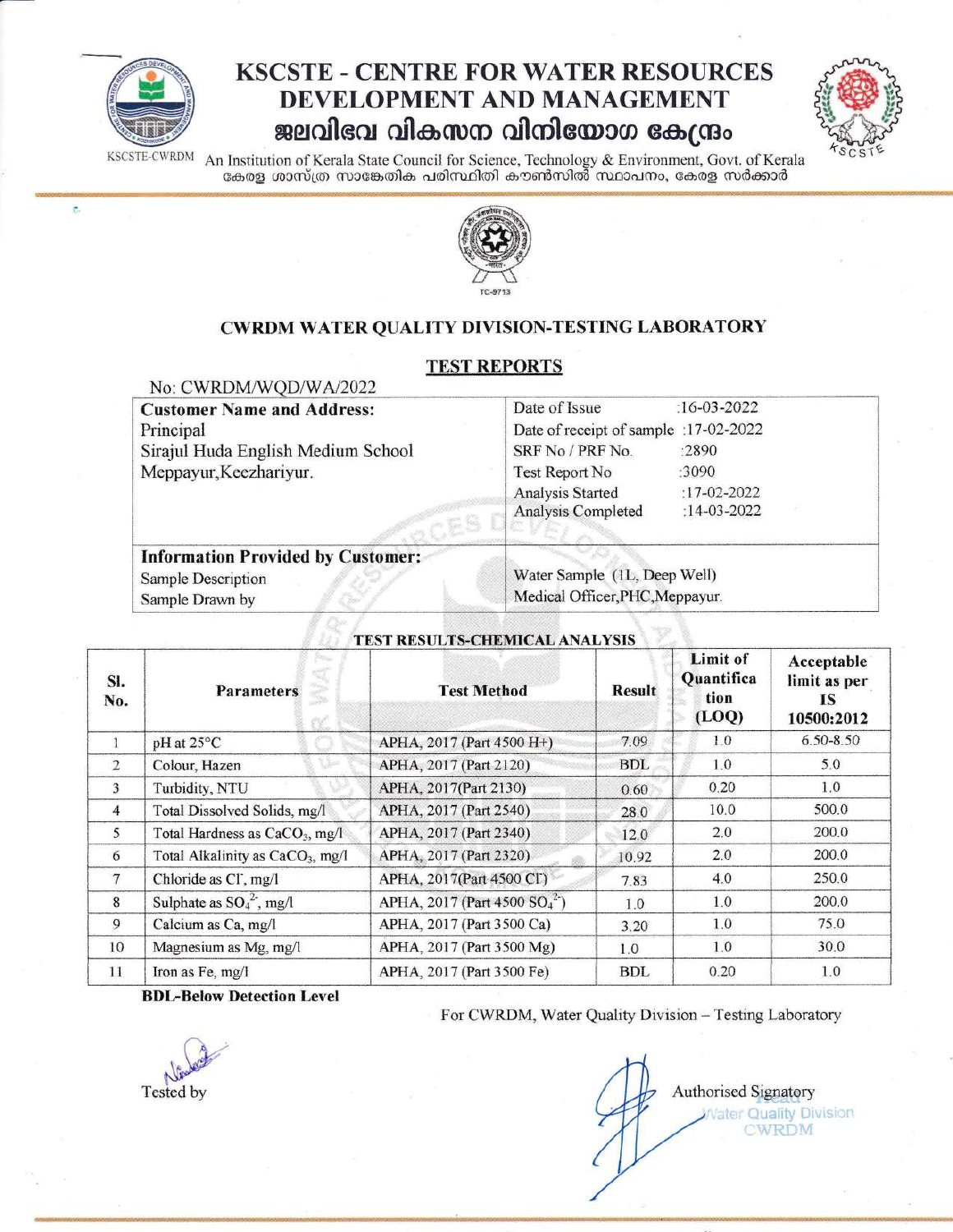#### WATER QUALITY DIVISION

#### CENTRE FOR WATER RESOURCES DEYELOPMENT AIYD MANAGEMENT KOZHIKODE-673s71

| <b>SI. No.</b> | <b>Parameters</b>          | <b>Test Method</b>      | <b>Result</b> | Acceptable limit as per<br>IS 10500:2012       |
|----------------|----------------------------|-------------------------|---------------|------------------------------------------------|
|                | Total Coliforms, MPN/100ml | APHA, 2017(Part 9222 B) | Absent        | Shall not be detectable in<br>any 100ml sample |
|                | E.coli, MPN/100ml          | APHA, 2017(Part 9222 D) | Absent        | Shall not be detectable in<br>any 100ml sample |

#### TEST RESULTS- BACTERIOLOGICAL ANALYSIS

### Note:-

All the tested water quality parameters are found to be within the acceptable limit as per IS 10500:2012, Drinking Water Specification.

\*\*\*\*\*\*\*\* End of the Report\*\*\*\*\*\*\*\*

For CWRDM, Water Quality Division - Testing Laboratory

fort Tested by

**Authorised Signatory** Water Quality Division<br>CWRDM

Note: This test report refers only to the particular item(s) submitted for testing. The test results reported in this report are valid at the time of and under the stated condition of measurement. This particular test report cannot be reproduced expect in full, without prior permission of Head - Water Quality Division of the laboratory. Any discrepancies may be brought to the laboratory within 30 days of the issue of the report.